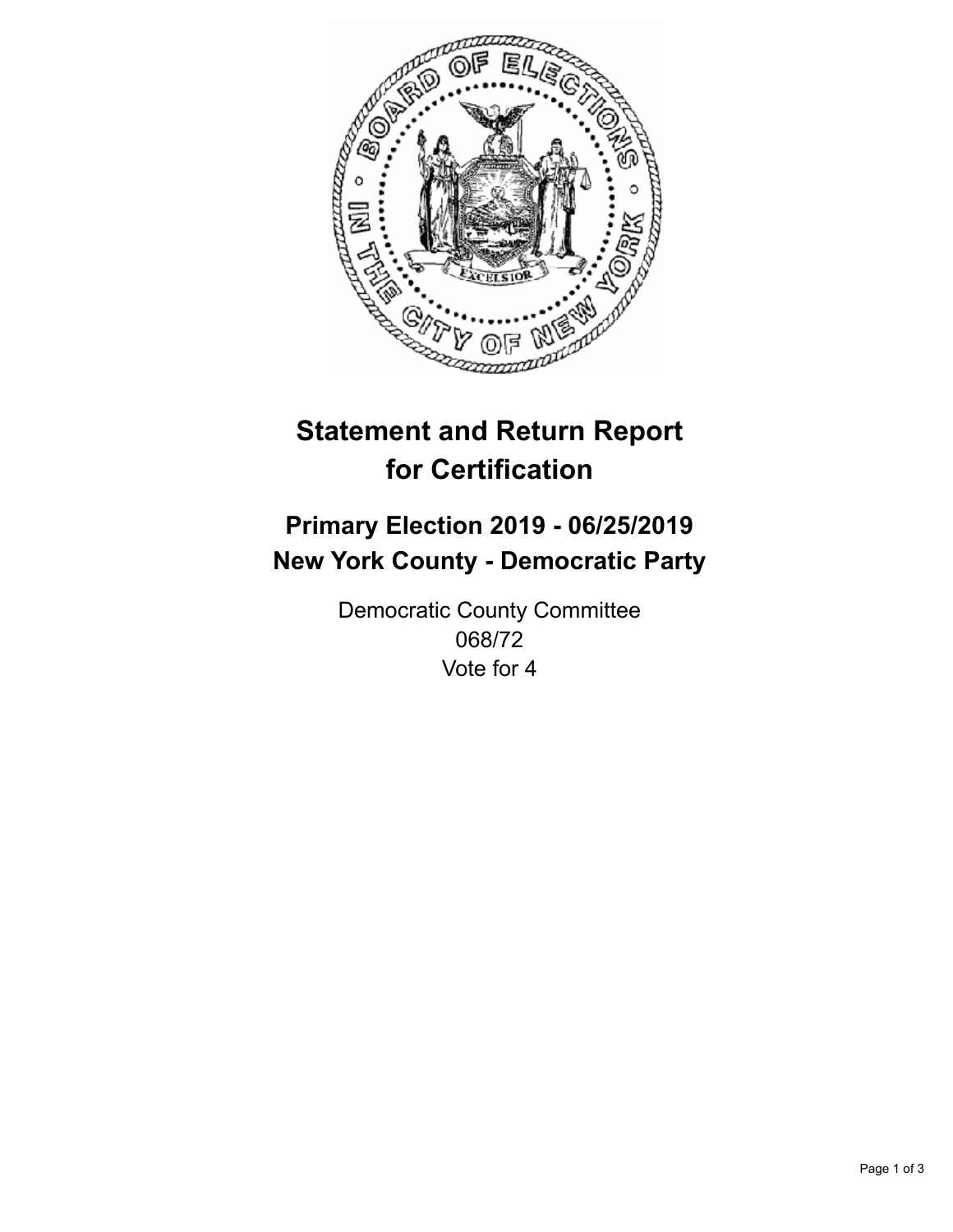

## **Assembly District 72**

| PUBLIC COUNTER                                           | 86  |
|----------------------------------------------------------|-----|
| <b>MANUALLY COUNTED EMERGENCY</b>                        | 0   |
| ABSENTEE / MILITARY                                      | 8   |
| AFFIDAVIT                                                | 4   |
| <b>Total Ballots</b>                                     | 98  |
| Less - Inapplicable Federal/Special Presidential Ballots | 0   |
| <b>Total Applicable Ballots</b>                          | 98  |
| PAUL A. STEWART-STAND                                    | 73  |
| CAROLE MULLIGAN                                          | 76  |
| <b>GABRIELLE R. SHATAN</b>                               | 81  |
| <b>SEAN G. MURTAUGH</b>                                  | 72  |
| <b>TEOFILA PRUDHOMME</b>                                 | 6   |
| <b>Total Votes</b>                                       | 308 |
| Unrecorded                                               | 84  |